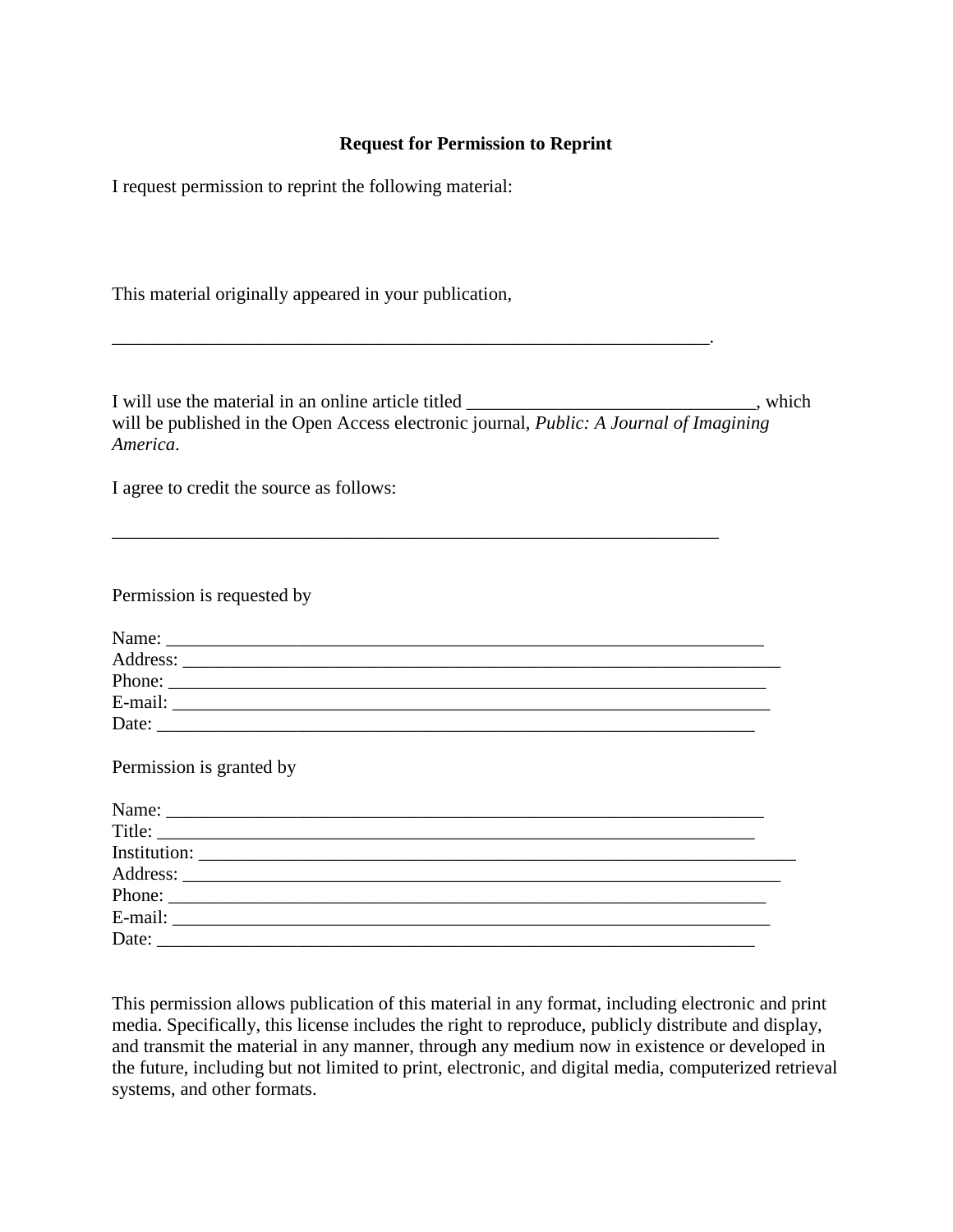## **Interview Subject Permission**

#### **Release for publication**

I hereby release all right, title, or interest in and to all or any part of my tape-recorded and transcribed interviews and photographs to <u>contributor/title</u> and declare that they may be used without restriction whatsoever and may be copyrighted and published by the said party, which may also assign said copyright and publication right to serious research scholars.

I understand this material will be used in an online article titled \_\_\_\_\_\_\_\_\_\_\_\_ which will be published in the Open Access electronic journal, *[Public: A Journal of Imagining](http://public.imaginingamerica.org/)  [America](http://public.imaginingamerica.org/)*[.](http://./)

|       | the control of the control of the control of the control of the control of the control of |
|-------|-------------------------------------------------------------------------------------------|
|       |                                                                                           |
|       |                                                                                           |
|       |                                                                                           |
| Date: |                                                                                           |

This permission allows publication of this material in any format, including electronic and print media. Specifically, this license includes the right to reproduce, publicly distribute and display, and transmit the material in any manner, through any medium now in existence or developed in the future, including but not limited to print, electronic, and digital media, computerized retrieval systems, and other formats.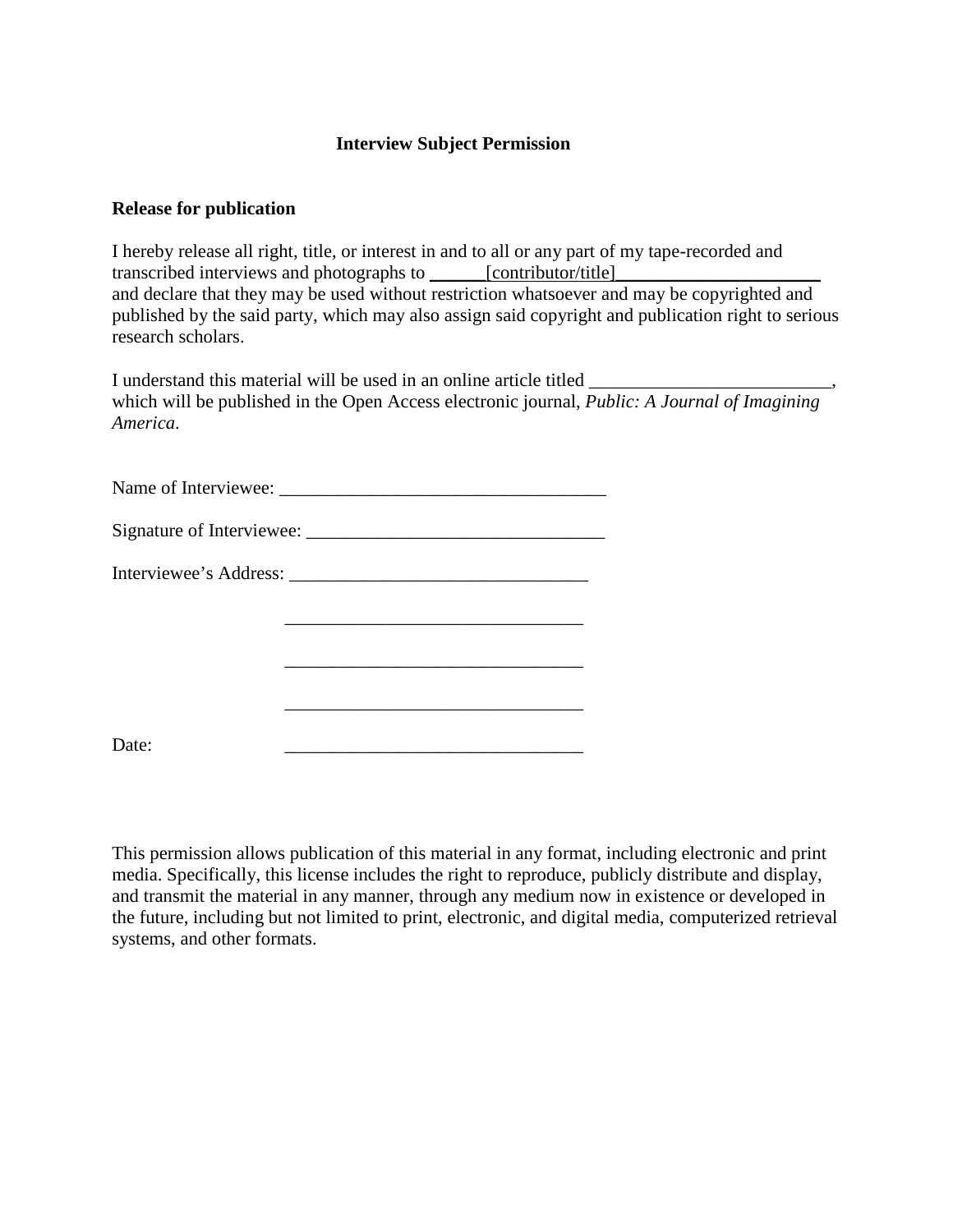## **Photographer or Illustrator Permission**

|                                           | I, ___________[photographer or illustrator's name]______________________________              |  |  |  |  |
|-------------------------------------------|-----------------------------------------------------------------------------------------------|--|--|--|--|
|                                           | give consent to __________[contributor's name]__________________________________              |  |  |  |  |
| that my photograph(s) or illustration(s), |                                                                                               |  |  |  |  |
|                                           | (description)                                                                                 |  |  |  |  |
|                                           |                                                                                               |  |  |  |  |
|                                           | which will be published in the Open Access electronic journal, Public: A Journal of Imagining |  |  |  |  |
| America, with the following credit line:  |                                                                                               |  |  |  |  |
|                                           |                                                                                               |  |  |  |  |
|                                           |                                                                                               |  |  |  |  |
|                                           |                                                                                               |  |  |  |  |
|                                           |                                                                                               |  |  |  |  |
|                                           |                                                                                               |  |  |  |  |
|                                           | Address                                                                                       |  |  |  |  |
|                                           |                                                                                               |  |  |  |  |
|                                           |                                                                                               |  |  |  |  |

This permission allows publication of this material in any format, including electronic and print media. Specifically, this license includes the right to reproduce, publicly distribute and display, and transmit the material in any manner, through any medium now in existence or developed in the future, including but not limited to print, electronic, and digital media, computerized retrieval systems, and other formats.